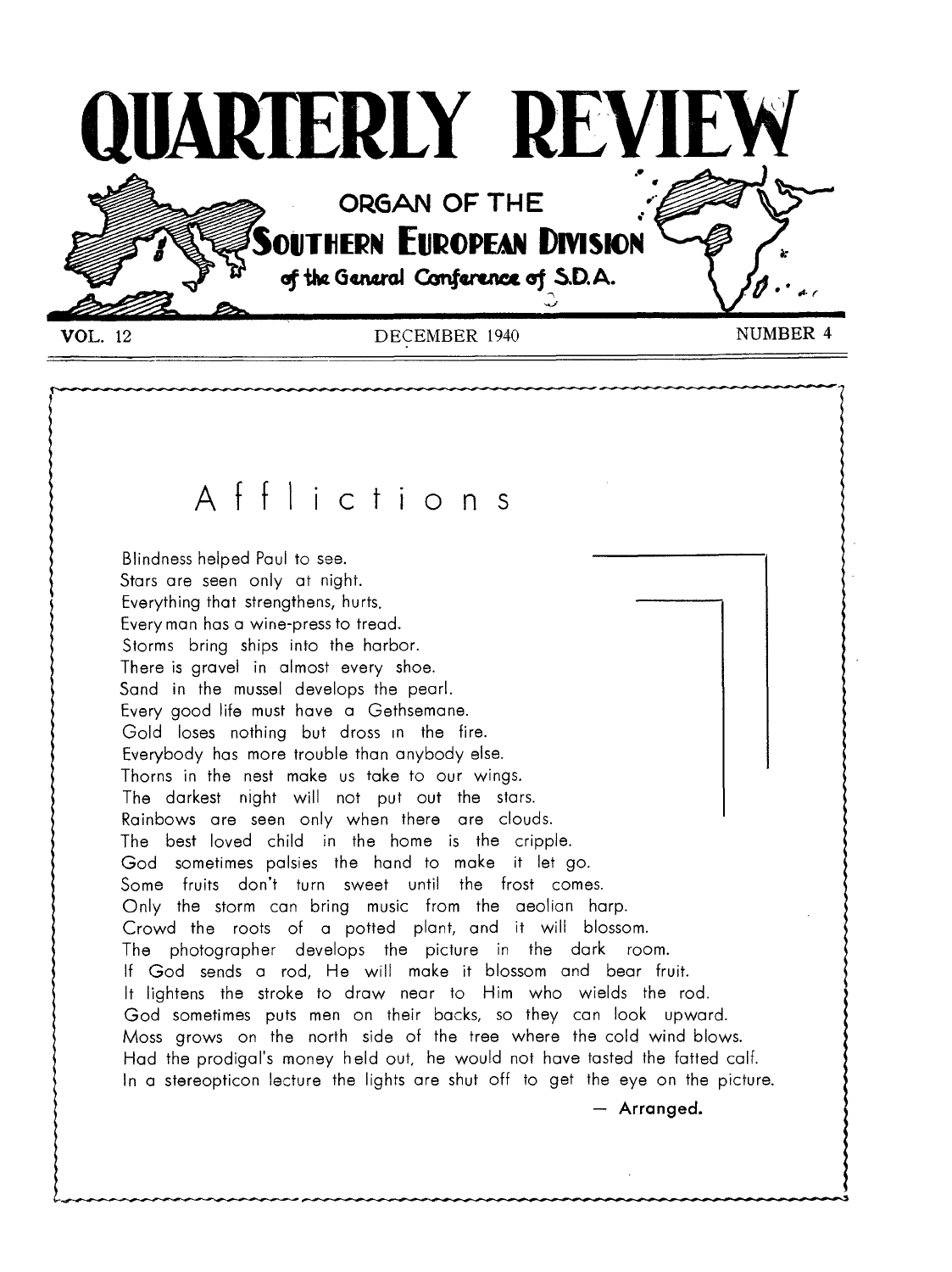## **Colporteurs on the Field of Battle**

#### **By F. CHARPIOT**

The nations of earth are engaged in a life and death struggle. Millions are ready to toil, to suffer, to give all they possess, even to consent to the supreme sacrifice of their life, for the greatness of their country and for the triumph of their ideals. But while this destructive warfare is going on for the sake of earthly things, another army is bravely fighting the battle of the cross. This noble host of workers have devoted their life to carrying God's message of truth into the entrenchments of the archenemy.

There are two special objectives to be attained in war: destroy the adversary's fortified lines, and build up the defense; repulse the enemy and strike him down, and husband, restore and strengthen the fighting power of the army's combined forces. So it is, also, in the spiritual struggle for the possession of souls: "For the weapons of our warfare are not carnal, but mighty through God to the pulling down of strong holds; casting down imaginations, and every high thing that exalteth itself against the knowledge of God, and bringing into captivity every thought to the obedience of Christ" 2 Cor. 10 : 4-5.

The above text shows the aggressive action to be achieved in spiritual warfare, while the following scriptures describe the work of upbuilding to be done. "Thou shalt be called, the repairer of the breach, the restorer of paths to dwell in." Isa. 58: 12. "Feed the flock of God." 1 Peter 5:2. "Heal the sick, cleanse the lepers, raise the dead, cast out devils." Matt. 10:8. "Comfort my people." Isa. 40:1. "Strengthen ye the weak hands, and confirm the feeble knees. Say to them that are of a fearful heart, Be strong, fear not: behold, your God will come with vengeance, even God with a recompence; he will come and save you." Isa. 35:3-4.

A wonderful warfare indeed ! While the spirits of devils are going forth to the kings of the earth to stir up evil passions, hatred, bloodshed, destruction, untold suffering and sorrow, the gospel messenger is going from home to home, clad with the whole armor of God, to break down the walls of ignorance, prejudice, indifference and sin, and to bring comfort, peace and hope to a perishing world.

The heavenly seed, sown along all waters, is bringing fruit. When I was in Italy last spring, the union field missionary secretary handed me an old, worn tract bearing a prison stamp. A colporteur had placed the tract in a prison twelve years before. It fell into the hands of a young prisoner, and the message of hope it contained did its appointed work. And when visiting a church a few weeks later, I was introduced to a young man who was to be baptized the following Sabbath. He was the prisoner who through that simple tract had found freedom for his soul while serving a sentence in jail.

In a certain town of Jugoslavia, a woman was dangerously ill for a long time. The doctors gave her up to die. As the family was in great sorrow, a friend came from another town to tell them that he knew of somebody who could help; and he gave the address of one of our workers. This friend of the afflicted family had come into contact with our work through the efforts of one of our colporteurs who had sold her several books. Our worker was very much surprised when members of the family in question came to him with a request for help. But he responded, of course, to the call,taking with him one of the church elders. After studying the Bible with the family, our two brethren earnestly prayed for the woman. God placed His healing hand upon her, and restored her to health. In a few days she was able to get up and go about her work in the home. The family soon accepted the message.

News of this miracle was noised abroad, and a number of families became interested. The new converts were faithful missionaries, and they spent much time in giving Bible studies. Naturally the priest became stirred over the "situation, and he appointed the sexton of his church to act as a spy for him in order that he might be informed about all that was happening. The sexton faithfully obeyed, But while trying to get information, he also listened to the Bible. Soon his heart was gripped by the message of truth, and he and his family were baptized. Then a very influential nian from another town came and heard the truth, and, in spite of all the efforts of the enemies of truth, joined with God's people. Thus a new church was organized through a manifestation of God's power which came as the result of the faithful testimony borne by our God-fearing colporteur and of the books he sold.

In at least three countries of our territory, our work has, in recent times, been threatened by decrees which would have made the activity of the canvassers impossible. In each case the Lord intervened in a providential way. In one country eight lawsuits were brought against our workers, most of them against colporteurs. The enemy has made determined efforts to stop our work, but in each case the Lord gave us the victory, and sales had increased thirty-five per cent by the end of the year.

One colporteur was called before court. The priest in that section had prevailed upon a number of people to sign a document showing that the colporteur had sold his publications on false pretences. Before the trial, the colporteur had opportunity to visit a number of persons who had given their signatures. The colporteur found that the people were friendly and had given their names without knowing exactly what the document meant. When these witnesses appeared before the court, they all refused to testify against our brother. They explained that they had been prevailed upon to sign their names without knowing what the document meant. The enemies of truth were completely undone. The judge threatened the priest to bring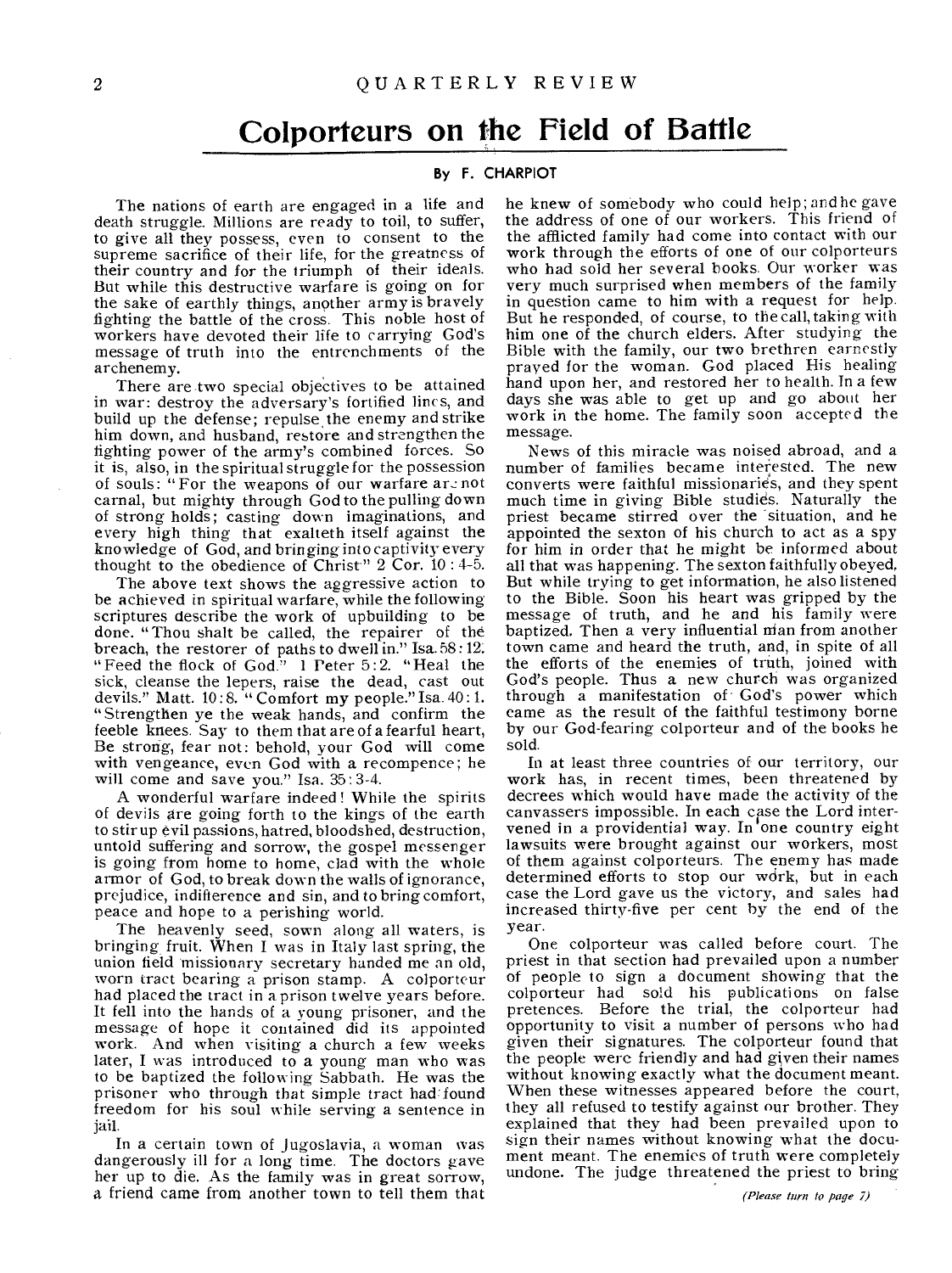## QUARTERLY REVIEW

## Statistical Report of the Southern Europ. Division of S.D. A. for the Quarter Ending September 30, 1940

| Name of Conference<br>or Mission                                                                                                                                                                                                                                                                                                 | ৳<br>Number of<br>Churches                               | Previous<br>Memberahip                                                    | Baptism                                              | Vote                                                                 | Letter                                                                   | Total Gains                         | Apostasy                                       | Death                                                | Letter                                            | Total Losses                               | Gain<br>Net                                                                                                  | Present<br>Membership                                                     | Ord. Ministers                                                     | Ministers<br>ن<br>تا                                                     | Licentiates<br>Miss.                                 | Teacher<br>Evangelists                                                                                  | Canvassers                          | orkers<br>Other W                                                                          | orkers<br>Total W                                                  | Number of<br>Sab. Schools                                             | Sab. School<br>Membership                                                   | Average<br>Attendance                                                     |
|----------------------------------------------------------------------------------------------------------------------------------------------------------------------------------------------------------------------------------------------------------------------------------------------------------------------------------|----------------------------------------------------------|---------------------------------------------------------------------------|------------------------------------------------------|----------------------------------------------------------------------|--------------------------------------------------------------------------|-------------------------------------|------------------------------------------------|------------------------------------------------------|---------------------------------------------------|--------------------------------------------|--------------------------------------------------------------------------------------------------------------|---------------------------------------------------------------------------|--------------------------------------------------------------------|--------------------------------------------------------------------------|------------------------------------------------------|---------------------------------------------------------------------------------------------------------|-------------------------------------|--------------------------------------------------------------------------------------------|--------------------------------------------------------------------|-----------------------------------------------------------------------|-----------------------------------------------------------------------------|---------------------------------------------------------------------------|
| $\mathbf{1}$                                                                                                                                                                                                                                                                                                                     | $\mathbf{2}$                                             | 3                                                                         | 4.                                                   | $5\overline{ }$                                                      | 6                                                                        | 7.                                  | 8                                              |                                                      | 9 10 11                                           |                                            | 12                                                                                                           |                                                                           | 13 14 15 16                                                        |                                                                          |                                                      | 17 18 19                                                                                                |                                     |                                                                                            | 20                                                                 | 21                                                                    | 22                                                                          | 23                                                                        |
| SOUTHERN EUR. DIV.                                                                                                                                                                                                                                                                                                               |                                                          |                                                                           |                                                      |                                                                      |                                                                          |                                     |                                                |                                                      |                                                   |                                            |                                                                                                              |                                                                           | 6                                                                  | 6                                                                        | 8                                                    |                                                                                                         |                                     |                                                                                            | 20                                                                 |                                                                       |                                                                             |                                                                           |
| 2. FRANCO-BELGIAN U. C.<br>$Conference. \ldots$<br>3. Belgian<br>$\,$<br>4. East France<br>$\sim$ $\sim$ $\sim$ $\sim$<br>$\mathbf{z}$<br>5. N∍rth<br>$\cdots$<br>- 20<br>,<br>6. South<br>$\sim$ $\sim$ $\sim$<br>$\pmb{\cdot}$                                                                                                 | 15<br>15<br>15<br>25<br>$\overline{70}$                  | 590<br>438<br>768<br>668<br>2464                                          |                                                      |                                                                      |                                                                          | No Report                           |                                                |                                                      |                                                   |                                            |                                                                                                              | 590<br>438<br>768<br>668<br>2404                                          | 5<br>4<br>4<br>4<br>22                                             | 6<br>3<br>$\overline{4}$<br>$\boldsymbol{2}$<br>18                       | b<br>6<br>5<br>6<br>27                               |                                                                                                         |                                     | $\overline{\phantom{0}}$                                                                   | 14<br>15<br>13<br>13<br>12<br>67                                   | 22<br>15<br>26<br>15<br>$\overline{78}$                               | 670<br>-398<br>502<br>580<br>2150                                           | 542<br>274<br>375<br>380<br>1571                                          |
| 7. IUGOSLAVIAN UNION CONF.<br>8. Danue Conference.<br>9.<br>Sava<br>$\blacktriangleright$<br>متحاجب والمتواطئين<br>10. Morava<br>×<br>متحاجب والمتواوي                                                                                                                                                                           | 67<br>48<br>31<br>146                                    | 1758<br>1018<br>10 <sub>5</sub> 3<br>3809                                 | 34<br>25<br>30<br>89                                 | $\mathbf 2$<br>4<br>6                                                | 5<br>$\,2$<br>6<br>13                                                    | 41<br>27<br>40<br>103               | 16<br>3<br>$\boldsymbol{2}$<br>21              | - 19<br>2<br>$\overline{22}$                         | 1<br>$\overline{2}$<br>$1 \t13 \t16$<br>$16 - 59$ | 36<br>$\mathbf{r}$                         | 5<br>20<br>24<br>49                                                                                          | 1763<br>1038<br>1057<br>3358                                              | 6<br>5<br>4<br>19                                                  | $\mathfrak{D}$<br>$\boldsymbol{2}$<br>$\boldsymbol{2}$<br>8              | 2<br>1<br>$\mathbf{1}$<br>4                          | $\overline{\phantom{a}}$<br>$\sim$<br>$\overline{\phantom{a}}$                                          | 26<br>19<br>25<br>70                | $\overline{\phantom{m}}$<br>$\overline{\phantom{m}}$<br>$\sim$<br>$\overline{\phantom{a}}$ | 6<br>36<br>27<br>32<br>101                                         | 71<br>48<br>42 <sub>2</sub><br>161                                    | 2226<br>1038<br>1360<br>46.4                                                | 1596<br>945<br>944<br>3485                                                |
| 11. RUMANIAN UNION CONF.<br>12. Bucegi-Marea Conf.<br>Suceava-Prut<br>and a series of the<br>13.<br>14. Somes-Mures<br>n<br>Timis-Olt<br>15.<br><b>&gt;&gt;</b><br>16. <b>D</b> inarea-Nistru $\boldsymbol{\nu}$<br>and a straight and                                                                                           | 162<br>56<br>56<br>81<br>36<br>391                       | 6991<br>4456<br>4048<br>2288<br>1732<br>19515                             | 183<br>28<br>13<br>32<br>$21\,$<br>277               | 22<br>11<br>-1<br>$\boldsymbol{2}$<br>$\overline{\phantom{m}}$<br>36 | 22<br>11<br>$\overline{\phantom{a}}$<br>$\bf{3}$<br>$\,2\,$<br>38        | 227<br>50<br>14<br>37<br>23<br>35 l | $^{\circ4}$<br>4<br>3<br>$\mathbf{2}$<br>$2 -$ | -9<br>$\overline{1}$<br>-5                           | 576 609<br>5<br>561 563                           | $_{12}$<br>35 26 6458 6519                 | $-382$<br>8 2646 2658 -2608<br>2670 2677 - 2663<br>25<br>$-540$<br>$-6108$                                   | 6609<br>1848<br>1385<br>2313<br>1192<br>13347                             | 6<br>24<br>$\overline{7}$<br>8<br>13<br>-7<br>65                   | 3<br>1<br>$\cdots$<br>$\mathbf{I}$<br>1<br>7                             | õ<br>$\boldsymbol{2}$<br>-1<br>3<br>1<br>17          | $\overline{\phantom{a}}$                                                                                | 15<br>6<br>3<br>4<br>5<br>33        | -<br>—<br>--<br>$\overline{\phantom{0}}$                                                   | 12<br>47<br>16<br>$12\,$<br>21<br>14<br>122                        | - 145<br>39<br>55<br>60.<br>81                                        | 8949<br>1258<br>-2555<br>2200<br>2594<br>380 17556                          | 6059<br>389<br>686<br>1340<br>1017<br>9491                                |
| 17. SWISS UNION CONFERENCE.<br>18. German Swiss Conference<br>19. Léman<br>$\boldsymbol{\mathcal{Y}}$<br>$\sim$ $\sim$ $\sim$                                                                                                                                                                                                    | 36<br>20<br>56                                           | 1410<br>1042<br>2452                                                      | -7<br>11<br>18                                       | 1                                                                    | 9<br>6<br>$\overline{1}$ 15                                              | 16<br>18<br>34                      | 10<br>6<br>16 <sub>5</sub>                     | - 1<br>-4                                            | 9<br>5.<br>14                                     | 20<br>15<br>35                             | $-4$<br>3<br>-- 1                                                                                            | 1406<br>1045<br>2451                                                      | 3<br>8<br>7<br>18                                                  | $\overline{\mathbf{2}}$<br>$\mathbf 2$                                   | 6<br>3<br>9                                          | $\overline{\phantom{0}}$<br>÷                                                                           | 21<br>14<br>35                      | 4<br>$\overline{\phantom{a}}$<br>$\clubsuit$                                               | 4<br>41<br>26<br>$\overline{71}$                                   | 36<br>25<br>61                                                        | 1309<br>762<br>2071                                                         | 934<br>623<br>1557                                                        |
| 20. PORTUGUESE UNION MISSION<br>21. Portuguese Conference<br>22. Madeira Mission<br>23. Cape Verde Islands Mission<br>24. Azores Mission<br>25. Saint Thomas Mission                                                                                                                                                             | $\overline{7}$<br>1<br>1<br>1<br>1<br>'n                 | 487<br>91<br>29<br>33<br>13<br>653                                        | 13<br>13                                             | $\overline{2}$<br>$\overline{2}$                                     | 5<br>$\overline{5}$                                                      | 18<br>$\boldsymbol{2}$<br>20        | 5<br>7<br>12 <sub>2</sub>                      | -2                                                   | 5<br>5.                                           | 12<br>7<br>$\overline{\phantom{0}}$<br>-19 | 6<br>---5<br>----<br>-<br>$\overline{\phantom{0}}$<br>$\mathbf{1}$                                           | 193<br>86<br>29<br>33<br>13<br>654                                        | 1<br>1<br>-1<br>-1<br>--<br>6                                      | 3<br>$\overline{\phantom{m}}$<br>$\mathbf{1}$<br>$\overline{\mathbf{4}}$ | 5<br>1<br>1<br>ı<br>10                               |                                                                                                         | 8<br>8                              | $\sim$                                                                                     | 3<br>17<br>$\mathbf{z}$<br>2<br>2<br>$\overline{\mathbf{2}}$<br>28 | 7<br>1<br>$\overline{\mathbf{2}}$<br>1<br>1<br>$\overline{12}$        | 394<br>93<br>36<br>45<br>18<br>586                                          | 444<br>74<br>52<br>42<br>18<br>630                                        |
| 26. ITALIAN UNION MISSION<br>27. North Italian Mission<br>28. South<br>$\mathbf{1}$ , and $\mathbf{1}$ , and $\mathbf{1}$<br>$\rightarrow$<br>$\rightarrow$<br>29. Ethiopian<br>n<br>.                                                                                                                                           | 14<br>17<br>8<br>39                                      | 497<br>421<br>423<br>1341                                                 | 13<br>13<br>26                                       | 3<br>3                                                               | $\overline{\phantom{a}}$<br>4<br>4                                       | 16<br>17<br>33                      | 5<br>8<br>132                                  | ा<br>$\mathbf{I}$                                    | 7<br>5<br>12.                                     | -13<br>14<br>$\sim$<br>27                  | 3<br>3<br>$\sim$<br>$\overline{6}$                                                                           | 500<br>424<br>423<br>1347                                                 | 6<br>7<br>1<br>16                                                  | 3<br>í.<br>1<br>6                                                        | 2<br>4<br>4<br>14                                    | $\overline{a}$                                                                                          | 10<br>6<br>16                       | -                                                                                          | $\overline{\mathbf{r}}$<br>21<br>18<br>6<br>52                     | 20<br>20<br>$\boldsymbol{2}$<br>42                                    | 618<br>601<br>92<br>1311                                                    | 450<br>598<br>83<br>1131                                                  |
| 30. NORTH AFRICAN UNION MISS<br>31. Algerian Mission<br>32.<br>Moroccan<br>and a state of the state<br>$\bullet$<br>33.<br>Tunis<br>$\mathbf{1} \cdot \mathbf{1} \cdot \mathbf{1} \cdot \mathbf{1} \cdot \mathbf{1} \cdot \mathbf{1} \cdot \mathbf{1} \cdot \mathbf{1} \cdot \mathbf{1} \cdot \mathbf{1} \cdot \mathbf{1}$<br>Y) | 9<br>4<br>1<br>14                                        | 253<br>88<br>40<br>381                                                    | 6<br>7<br>$\boldsymbol{2}$<br>15                     | $\overline{\phantom{0}}$<br>$\boldsymbol{2}$<br>$\bar{2}$            | $\boldsymbol{2}$<br>$\overline{\phantom{m}}$<br>$\sim$<br>$\overline{2}$ | 8<br>7<br>4<br>19                   | 5                                              | $\mathbf{I}$<br>$5-1$                                | $\boldsymbol{2}$<br>$\boldsymbol{2}$              | 8<br>$\sim$<br>8                           | 7<br>4<br>11                                                                                                 | 253<br>95<br>44<br>392                                                    | 4<br>1<br>1<br>7                                                   | $\boldsymbol{2}$<br>2<br>$\mathbf{1}$<br>5                               | 1<br>4<br>1<br>1<br>7                                | <br>$\equiv$                                                                                            | 5<br>$\mathbf{1}$<br>6              | $\equiv$                                                                                   | $\boldsymbol{2}$<br>15<br>5<br>3<br>25                             | 12<br>4<br>$\overline{2}$<br>18                                       | 253<br>97<br>44<br>394                                                      | 235<br>95<br>28<br>358                                                    |
| 34. INDIAN OCEAN UNION MISS. *)<br>35. Madagascar<br>Mission<br>36. Mauritius<br>$\mathcal{D}$<br>37. Sevchelles<br>»<br>38. Réunion<br>$\boldsymbol{\lambda}$                                                                                                                                                                   | 21<br>u<br>2<br>2<br>36                                  | 466<br>619<br>6 L<br>37<br>1183                                           |                                                      |                                                                      |                                                                          |                                     | NO REPORT                                      |                                                      |                                                   |                                            |                                                                                                              | 466<br>619<br>61<br>37<br>:183                                            | 4<br>$\boldsymbol{2}$<br>-1<br>9                                   | 4<br>3<br>$\overline{\phantom{a}}$<br>8                                  | 5<br>9<br>5<br>3<br>2<br>24                          | 2<br>2                                                                                                  | 4<br>4                              | $\overline{\phantom{a}}$                                                                   | 7<br>23<br>10<br>4<br>3<br>47                                      | 23<br>20<br>$\overline{\mathbf{2}}$<br>$\overline{2}$<br>$47^{\circ}$ | 1229<br>797<br>76<br>67<br>2169                                             | 963<br>577<br>62<br>54<br>1656                                            |
| 39. SPANISH MISSION                                                                                                                                                                                                                                                                                                              | $^{10}$                                                  | 300                                                                       |                                                      |                                                                      |                                                                          |                                     |                                                |                                                      |                                                   |                                            |                                                                                                              | 300                                                                       | 4                                                                  | 1                                                                        | 6                                                    |                                                                                                         |                                     |                                                                                            | 11                                                                 | 12                                                                    | 300                                                                         | 200                                                                       |
| 40. EQUAT. AFRIC. MISS.                                                                                                                                                                                                                                                                                                          | 3                                                        | 363                                                                       |                                                      |                                                                      |                                                                          |                                     | <b>NO REPORT</b>                               |                                                      |                                                   |                                            |                                                                                                              | 363                                                                       | 3                                                                  |                                                                          | 214                                                  | 34                                                                                                      |                                     |                                                                                            | 53                                                                 |                                                                       | 50 4036                                                                     | 4068                                                                      |
| 1. Southern European Divislen<br>2. Franco-Belgian Union Conference<br>3. Jugoslavian<br>э<br>4. Rumanian<br>,<br>5. Swiss<br>×<br>6. Portuguese<br>Mission<br>7. Italian<br>n<br>8. North African<br>$\mathcal{V}$<br>9. Indian Ocean<br>*)<br>$\mathcal{V}$<br>10. Spanish Mission<br>×<br>11. Equat. African<br>Ď             | 70<br>146<br>391<br>56<br>n<br>39<br>14<br>36<br>10<br>3 | 2464<br>3809<br>19515<br>2452<br>653<br>1341<br>381<br>1183<br>300<br>363 | 89<br>277<br>18<br>13<br>26<br>15<br>---<br><b>.</b> | 6<br>36<br>1<br>2<br>3<br>$\boldsymbol{2}$                           | 13<br>38<br>15<br>5<br>4<br>$\boldsymbol{2}$<br>---                      | 108<br>351<br>34<br>20<br>33<br>19  | 21<br>16<br>12<br>13<br>5                      | 22<br>5<br>$\boldsymbol{2}$<br>$\boldsymbol{2}$<br>1 | 16<br>14<br>õ<br>12<br>2                          | 59<br>35<br>-19<br>27<br>8                 | RECAPITULATION<br>49<br>35 26 6458 6519-6168<br>-- 1<br>1<br>6<br>11<br>—<br>---<br>$\overline{\phantom{0}}$ | 2464<br>3858<br>13347<br>2451<br>654<br>1347<br>392<br>1183<br>300<br>363 | 6<br>2.2<br>- 19<br>- 65<br>18<br>6<br>16<br>$\tau$<br>9<br>4<br>3 | 6<br>18<br>8<br>7<br>5<br>4<br>6<br>5<br>8<br>1<br>2                     | 27<br>4<br>17<br>9<br>10<br>14<br>7<br>24<br>6<br>14 | $\sim$<br>-----<br>--<br>$\overline{\phantom{0}}$<br>$\boldsymbol{2}$<br>$\overline{\phantom{0}}$<br>34 | 70<br>33<br>35<br>8<br>16<br>6<br>4 | $\overline{\phantom{m}}$<br>$\overline{\phantom{a}}$<br>$\ddot{\phantom{1}}$<br>--         | 20<br>67<br>101<br>122<br>71<br>28<br>52<br>25<br>47<br>11<br>53   | 78<br>161<br>380<br>61<br>12<br>42<br>18<br>47<br>$12^{\circ}$<br>50  | 2150<br>4624<br>17556<br>2071<br>-586<br>1311<br>394<br>2169<br>300<br>4036 | 1571<br>3485<br>9491<br>1557<br>630<br>1131<br>358<br>1656<br>200<br>4068 |
| Totals for the 3rd quarter 1940:<br>$\rightarrow$ 3rd<br>1939:<br>$\blacktriangleright$                                                                                                                                                                                                                                          | 776<br>925                                               | 32461<br>31689                                                            | 438<br>759                                           | 50                                                                   | 77                                                                       | 565 102                             |                                                |                                                      |                                                   |                                            | 58 6507 6667-6102 26359 175<br>86 219 1064 196 59 252 507 557 32246 185 77 180                               |                                                                           |                                                                    |                                                                          | 79 140                                               |                                                                                                         | 36 172<br>37 275                    | 4<br>÷                                                                                     | 597                                                                |                                                                       | 861 35197<br>754 1078 40756 29738                                           | 24147                                                                     |

\*) Report for the 1 st quarter 1940.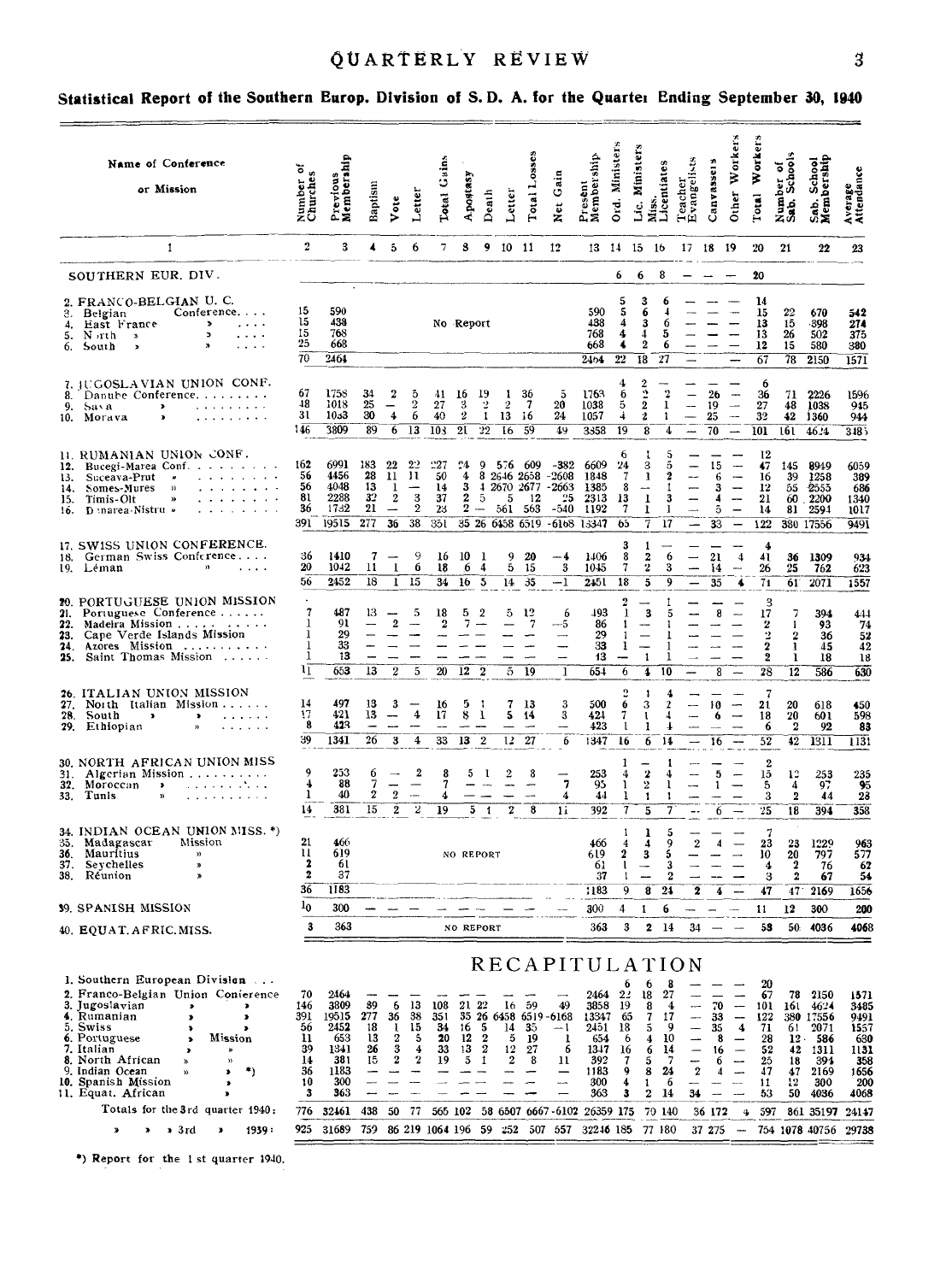| 4                                                                                                                                                                                                                                                                                                                                                                                                                                                                                                                                                                          |                                                                                                                                                                                                                                                 |                                                                                                                                                                                                                               | QUARTERLY REVIEW                                                                                                                                                                                   |                                              |  |  |  |  |  |  |  |
|----------------------------------------------------------------------------------------------------------------------------------------------------------------------------------------------------------------------------------------------------------------------------------------------------------------------------------------------------------------------------------------------------------------------------------------------------------------------------------------------------------------------------------------------------------------------------|-------------------------------------------------------------------------------------------------------------------------------------------------------------------------------------------------------------------------------------------------|-------------------------------------------------------------------------------------------------------------------------------------------------------------------------------------------------------------------------------|----------------------------------------------------------------------------------------------------------------------------------------------------------------------------------------------------|----------------------------------------------|--|--|--|--|--|--|--|
| Financial Report of the Southern European Division of S. D. A. for the Quarter                                                                                                                                                                                                                                                                                                                                                                                                                                                                                             |                                                                                                                                                                                                                                                 |                                                                                                                                                                                                                               |                                                                                                                                                                                                    |                                              |  |  |  |  |  |  |  |
| Name of Conference<br>or Mission                                                                                                                                                                                                                                                                                                                                                                                                                                                                                                                                           |                                                                                                                                                                                                                                                 | Total Tithe                                                                                                                                                                                                                   | Offerings<br>Specials)<br>Total<br>(incl.)                                                                                                                                                         | Contributions<br>for Home<br>Miss. Work      |  |  |  |  |  |  |  |
| 1                                                                                                                                                                                                                                                                                                                                                                                                                                                                                                                                                                          |                                                                                                                                                                                                                                                 | $\overline{2}$                                                                                                                                                                                                                | 3                                                                                                                                                                                                  | 4                                            |  |  |  |  |  |  |  |
| 1. SOUTHERN EUROPEAN DIVISION.<br>2. FRANCO-BELGIAN<br><b>UNION</b><br>CONF.<br>3.<br>Belgian Conference<br>4.<br><b>East France Conference</b><br>5.<br>North<br>$\blacksquare$<br>$\bullet$<br>South<br>6.<br>$\bullet$<br>$\bullet$<br>7.<br>JUGOSLAVIAN UNION CONF.<br>8.<br>Danube Conference<br>9.<br>Sava<br>×<br>10.<br>Morava<br>×<br>11.<br>RUMANIAN<br>UNION<br><b>CONFERENCE</b><br>12<br>Bucegi-Marea Conference<br>13.<br>Suceava-Prut<br>$\bullet$<br>14.<br>Somes-Mures<br>$\mathbf{v}$<br>15.<br>Timis-Olt<br>y)<br>16.<br>Dunarea-Nistru<br>$\mathbf{v}$ | F. Fr.<br>,<br>$\rightarrow$<br>y)<br>$\mathbf{a}$<br>$\mathbf{v}$<br>$\boldsymbol{\mathcal{W}}$<br>F. Fr.<br>S<br>Dinar<br>$\lambda$<br>$\mathcal{V}$<br>Dinar<br>\$<br>Lei<br>$\mathbf{v}$<br>$\mathbf{v}$<br>$\mathbf{v}$<br>ν,<br>Lei<br>\$ | -- -<br>83,720.50<br>83,720.50<br>$2.093 -$<br>148,807.50<br>$121.292 -$<br>109,080.80<br>379.180.30<br>8,152.40<br>$1.816,224. -$<br><b>346.844.—</b><br>$326.451-$<br>$410.656 -$<br>211,640.<br>$3,111,815,-$<br>23.338.60 | 56,741. —<br>$56.744 -$<br>I.418.61<br>65.175.25<br>41.375.88<br>55.834.13<br>162,385,26<br>3,491.28<br>387.691.50<br>94,165.50<br>$49,411-$<br>$67,323, -$<br>47,507.50<br>646,101.50<br>4.845.77 | -.-<br>-.—<br><br>$-$ . – –<br>–.–           |  |  |  |  |  |  |  |
| 17 <sup>°</sup><br><b>SWISS I NION CONFERENCE</b><br>18.<br>German Swiss Conf.<br>19.<br>Léman Conference<br>20.<br>PORTUGUESE UNION MISSION.                                                                                                                                                                                                                                                                                                                                                                                                                              | Sw. Fr.<br>$\mathbf{v}$<br>$\mathbf{v}$<br>Sw. Fr.<br>\$                                                                                                                                                                                        | $36,235-$<br>28,456.20<br>64,691.20<br>$14.879. -$                                                                                                                                                                            | 16,810.50<br>11,760.30<br>28,570.80<br>6,571.30                                                                                                                                                    | 2.535.80<br>6.346.61<br>8.882.41<br>2.042.95 |  |  |  |  |  |  |  |
| 21.<br>Portuguese Conference<br>22.<br>Madeira Mission<br>23.<br>Cape Verde Islands Mission<br>24.<br>Azores Mission<br>25.<br>Saint Thomas Mission                                                                                                                                                                                                                                                                                                                                                                                                                        | Es.<br>$\mathcal{V}$<br>y)<br>n<br>n                                                                                                                                                                                                            | 22,447.80<br>2.124.20<br>553.60<br>$-$ . $-$<br>736.60                                                                                                                                                                        | 23.576.60<br>1,173.60<br>343.80<br>702.60                                                                                                                                                          | 161.35<br>31.30<br>— —                       |  |  |  |  |  |  |  |

Es.

Lire

n<br>10

Lire

F. Fr.

 $\begin{array}{ccc} n & n \\ n & n \end{array}$ 

F. Fr.

F. Fr.  $\frac{9}{10}$ 'n  $\hat{\mathbf{n}}$ 

 $\tilde{s}$ 

\$

 $\mathbf{v}$  $\sim$ F. Fr.  $\bar{\mathbf{s}}$  $Pe<sub>1</sub>$ .

\$

 $\dot{\bm{s}}$ . . . .

 $\overline{F}$ . Fr.

š.

25.862.20

 $\frac{31,686,40}{20,144}$ <br>9,962.--

 $\frac{10.291.50}{1.143.10}$ 

1,034 40

 $25.797.60$ 

1,031.90

9.498.45<br>7,499.40<br>2,493.70

| 27.<br>28.<br>29.               | North Italian Mission<br>Sou∙h<br>$\rightarrow$<br>.<br>n<br>Ethiopian<br>ъ.                                                                           |  |
|---------------------------------|--------------------------------------------------------------------------------------------------------------------------------------------------------|--|
| 30.<br>31.<br>32.<br>33.        | NORTH AFRICAN UNION MISSION.<br>Algerian Mission<br>Moroccan<br>»<br>Tunis<br><b>W</b><br>. <b>. .</b> .                                               |  |
| 34.<br>35.<br>36.<br>37.<br>38. | INDIAN OCEAN UNION MISS. *)<br>Madagascar Mission<br>Maurit us<br>⊁<br>.<br><b>Seychelles</b><br>,<br>.<br>Reunion<br>,<br>. . <b>.</b> . <i>. . .</i> |  |

26. ITALIAN UNION MISSION

| 39. | <b>SPANISH MISSION</b> |  |
|-----|------------------------|--|
|     |                        |  |

- 40. EQ. AFRICAN MISSION
- 1. Southern European Division Franco-Belgian Union Conference  $2.3 + 4.5.6$ <br>7.8.9. Jugoslavian<br>Rumanian  $\mathbf{y}$ n  $\mathbf{a}$  $\mathbf{a}$ Swiss<br>Portugue-e<br>Italian  $\boldsymbol{\mathfrak{p}}$  $\mathbf{r}$ Mission  $\mathbf{a}$  $\boldsymbol{\eta}$ North African<br>Indian Ocean  $\mathbf{v}$  $\frac{1}{2}$  $\bullet$  $\mathbf{v}$  $\lambda$  $\frac{10}{11}$ Spanish<br>Eq. African s)  $\pmb{\lambda}$  $\mathbf{v}$  $\mathbf{v}$

#### Totals 3rd quarter 1940 1939

\*) Report for the 1st quarter 1939.

| J.WUU. TU  | ,,,,,,,,, | — . — | 1.000.00 |
|------------|-----------|-------|----------|
| $20.144 -$ | 7.499.40  |       | 1,441.20 |
| $9.962 -$  | 2,493.70  |       |          |
| 61,792.40  | 19.491.55 |       | 3,078.05 |
| 3,253.30   | 1.026.24  |       | 162.05   |
|            |           |       |          |
| $40.953 -$ | 12,778 25 |       |          |
| $22.145-$  | 5.495.40  |       |          |
| $9,285-$   | 1,260.95  |       |          |
| $72.383 -$ | 19,531.60 |       |          |
| $1.809. -$ | 488.38    |       |          |
|            |           |       |          |
|            | No Report |       |          |
|            |           |       |          |
|            |           |       |          |

 $192.65$ 

 $7.70$ 

Contributions<br>for Local<br>Church Work

 $\overline{\mathbf{5}}$ 

 $\begin{array}{c}\n\overline{-1} \\
\overline{-1} \\
\overline{-1}\n\end{array}$  $\equiv$ 

 $\sim$   $\Xi \Xi$ 

 $\equiv$ 

 $\overline{\phantom{a}}$ 군도  $-,-$ --

==  $-$ . $-$ 

4,603.60

4,566,34  $9,169.94$ 

2.109.08

830.10<br>153.15  $1,345.67$ 

-.--

 $93.15$ 

 $7,328.92$ 

 $1,636.85$ <br> $1,441.20$ 

 $\equiv$ 

Colporteur<br>Book Sales

 $\overline{6}$ 

Ŧ.

——  $98.912-$ 

 $77,568--$ <br>109,951.

 $286,431 6,158.24$ 

 $217,621,-$ <br>  $62,451,-$ <br>  $23,422,-$ <br>  $25,589,-$ <br>  $31,010,-$ 

 $\frac{1}{360,093. -2}$ 

 $33.851--$ <br>20,803.50

 $\frac{1}{51.654.50}$ 

12,570.53

 $\frac{1}{7,469}$ <br> $\frac{298.76}{ }$ 

 $20,460...$ <br>11,323.90

31,783.90

1,673.41

 $\begin{array}{c} 17605.45 \\ 6,112.50 \end{array}$ 

23,717.95

592.93

 $-,-$ 

 $\frac{1}{2}$ 

 $\frac{1}{2}$ 

## $\frac{1,956.60}{215.2}$

 $\overline{-}$ . $\overline{-}$ 

No Report

#### RECAPITULATION

|   | 55.702.80<br>61 016.70 | $19.0 - 71$<br>25.614.14 | 2.050.65<br>1.284.27 | 2.364.28<br>2,410.17 | 23,994.54<br>25.711.77 |
|---|------------------------|--------------------------|----------------------|----------------------|------------------------|
|   |                        |                          |                      |                      |                        |
|   | 1.143.10               | 215.23                   |                      |                      |                        |
|   |                        |                          |                      |                      |                        |
|   | $1.809 -$              | 4, 8.38                  |                      | —.—                  | 592.93                 |
|   | 3.253.30               | l.026.2 i                |                      | 162.05               | 1,673.41               |
| Ś | 1.034.40               | 1.031.90                 | 7.70                 | 93.15                | 298.76                 |
|   | 14.879.—               | 6.571.30                 | 2.042.95             | 2,109.08             | 12.570.53              |
|   | 23.338.60              | 4.845.77                 |                      |                      | 2.700.67               |
|   | 8.152.40               | $3.491 - 8$              |                      |                      | 6.158.24               |
|   | $2.093 -$              | 1.418.61                 |                      |                      |                        |

 $\frac{20}{22}$ <br> $\frac{22}{23}$ <br> $\frac{23}{25}$ 

#### Pina Ending September 30, 1940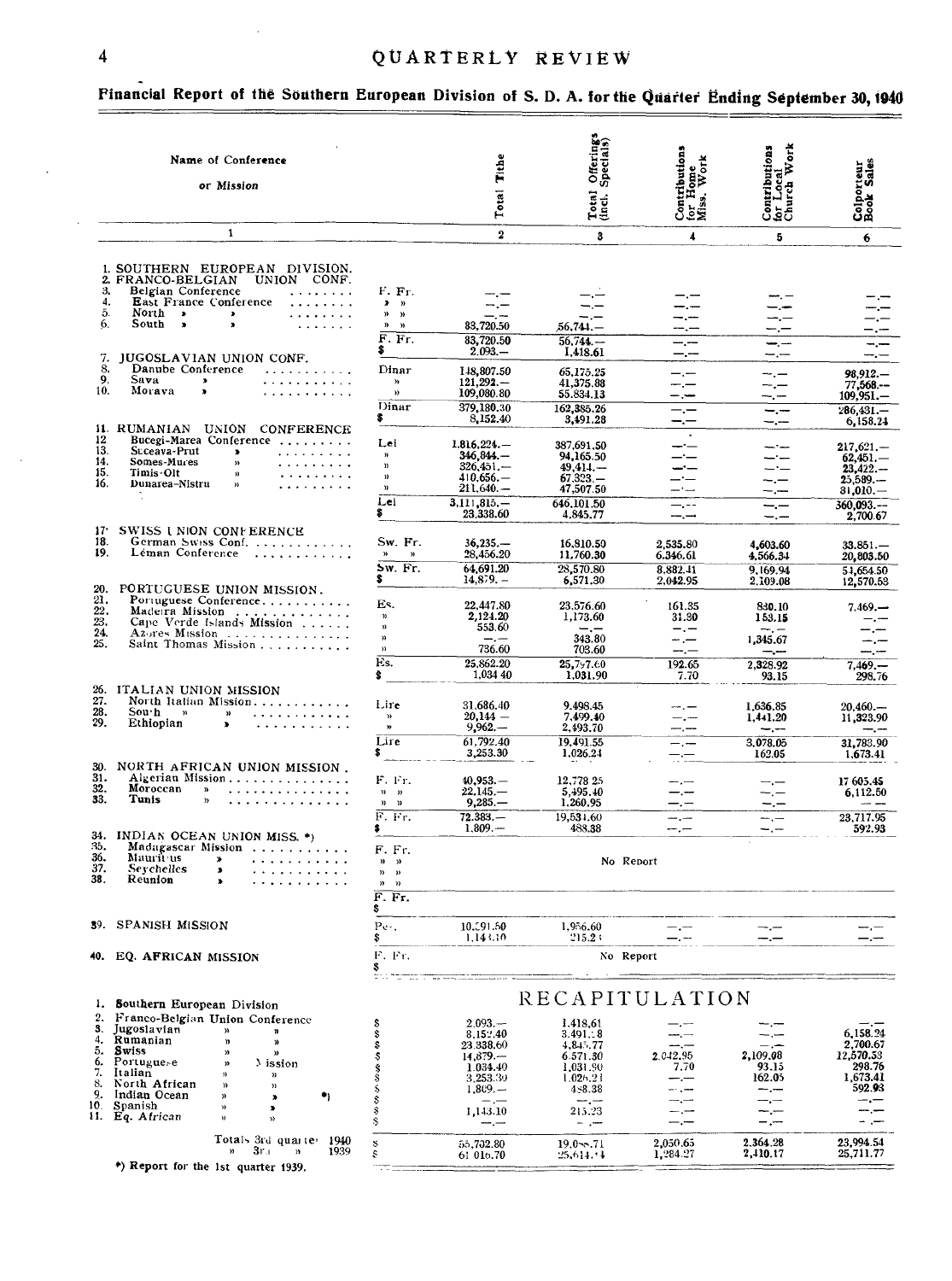## Specification of Mission Offerings (Column No.3)

|                                                                           |                                                                                                  |                                                                                                 |                                                                       |                                                                                  |                                                        |                                                                            |                                                                                   | Special Offer.                                                                   |                                                                        |  |  |  |  |  |
|---------------------------------------------------------------------------|--------------------------------------------------------------------------------------------------|-------------------------------------------------------------------------------------------------|-----------------------------------------------------------------------|----------------------------------------------------------------------------------|--------------------------------------------------------|----------------------------------------------------------------------------|-----------------------------------------------------------------------------------|----------------------------------------------------------------------------------|------------------------------------------------------------------------|--|--|--|--|--|
|                                                                           | Sabbath School<br>Offerings (exc.<br>13th Sabbath)                                               | 13th Sabbath<br>Offering                                                                        | Harvest<br>Ingathering                                                | Annual<br>Offerings                                                              | Miscellaneous<br>Offerings                             | Self Denial<br>Offerings                                                   | Big<br>Week                                                                       | Young<br>People's<br>Collection                                                  | (Relief Fund)<br>Weekly<br>Offerings                                   |  |  |  |  |  |
|                                                                           | 7                                                                                                | 8                                                                                               | 9                                                                     | 10                                                                               | 11                                                     | 12                                                                         | 13                                                                                | 14                                                                               | 15                                                                     |  |  |  |  |  |
| ı.<br>$\frac{2}{3}$<br>4.<br>5.<br>6.                                     | 10,0588.80<br>10,058.80<br>251.47                                                                | 2,679.15<br>2,679.15<br>66.98                                                                   | $26,832. -$<br>$26,832. -$<br>670.80                                  | 17.50<br>17.50<br>$-.44$                                                         | -.-<br>—. —<br>⊸,⊷<br>—, —                             | $10,663-$<br>$10,663-$<br>266.58                                           | 6,487.55<br>6,487.55<br>162.19                                                    | $\overline{6}$ $-$<br>$6 -$<br>-- 15                                             | $-,-$                                                                  |  |  |  |  |  |
| 7.<br>$\frac{8}{9}$<br>10.                                                | $17,289. -$<br>12,001.25<br>11,108.75<br>$40,399. -$<br>866.58                                   | 3,916.75<br>5,733.25<br>2,460.25<br>12,110.25<br>260.37                                         | 38,640.50<br>18,929<br>35,006.75<br>92,576.25<br>1,990.39             | 267.50<br>—.—<br>$57 -$<br>324.50<br>6.98                                        | —.—<br>—.—<br>—.—<br>—.—                               | $2.772 -$<br>3,221.50<br>5,369.<br>11,362.50<br>244.29                     | 997.75<br>$461. -$<br>$815. -$<br>2,273.75<br>48.88                               | 738.25<br>$417. -$<br>560.75<br>$1.716 -$<br>36.89                               | 553.50<br>612.88<br>456.63<br>1,623.01<br>34.90                        |  |  |  |  |  |
| 11.<br>12.<br>13.<br>$\frac{14}{15}$<br>16.                               | 179,900.50<br>$39,720-$<br>$31,980-$<br>$34,396.$ ---<br>19.279<br>305,275.50                    | $35,520,-$<br>13,791.--<br>7,574.--<br>$9,639-$<br>$8,122-$<br>74.646                           | $69,201 -$<br>$24,721-$<br>$15,583-$<br>$17,136-$<br>$1,26,641-$      | $1,914, --$<br>$137 -$<br>$2,051,-$                                              |                                                        | $53,124. -$<br>$8,640,-$<br>$5,705-$<br>$1.410 -$<br>$943. -$<br>$09,822-$ | $27,151-$<br>$4.041-$<br>$1.647 -$<br>4.174.<br>$37,013. -$                       | $4,331. -$<br>$417. -$<br>$-$ . $-$<br>$547 -$<br>$190 -$<br>$5,485-$            | $16,550. -$<br>2,835.50<br>2,508.<br>1,437.<br>1,837.50<br>$25,168-$   |  |  |  |  |  |
| 17.<br>18.<br>19.                                                         | 2,289.57<br>$5,166-$<br>5,005.92                                                                 | 559.84<br>$1,065, -$<br>1,401.59                                                                | 949.81<br>$10,000, -$<br>3,759.84                                     | 15.39<br>$257 -$                                                                 | $196 -$<br>1,217.85                                    | 523.66<br>$2. -$                                                           | 277.60<br>92.40                                                                   | 41.14<br>$55. -$<br>$271 -$                                                      | 188.76<br>70.50<br>9.70                                                |  |  |  |  |  |
| 20.<br>21.<br>$\bar{2}\bar{2}$ .<br>23.<br>24.<br>25.                     | 10,171.92<br>2,339.54<br>3,681.15<br>480.05<br>155.50<br>168.30                                  | 2,466.59<br>567.32<br>2,653.70<br>121.85<br>147.65<br>168.50                                    | 13,759.84<br>3,164.76<br>14.251.35                                    | $257 -$<br>59.11<br>32,80<br>—.—<br>—. —<br>$-,-$                                | 1,413.85<br>325.20                                     | $2 -$<br>-- 46<br>2,670.60<br>$420 -$<br>40.65<br>366.80                   | 92.40<br>21.26<br>45.75<br>118.90                                                 | $327 -$<br>75.21<br>274.05<br>—.—<br>--.---<br>-.—<br>$-$ . $-$                  | 80.20<br>18.44                                                         |  |  |  |  |  |
| 26.                                                                       | $4,485-$<br>179.40                                                                               | 3,091.70<br>123.67                                                                              | 14,251.35<br>570.05                                                   | 32.80<br>1.31                                                                    |                                                        | 3,498.05<br>139.92                                                         | 164.65<br>6.59                                                                    | 274.05<br>10.96                                                                  | –.—<br>$\equiv$ . $\equiv$                                             |  |  |  |  |  |
| 27.<br>28.<br>29.                                                         | 4,518.20<br>3,784.20<br>1,874.05<br>10,176.45<br>535.79                                          | 1.603.10<br>982.30<br>609.65<br>3,195.05<br>168.22                                              | 2,595.90<br>2,214.20<br>4,810.10<br>253.25                            | $20. - 10.$<br>$30 -$<br>1.58                                                    |                                                        | $450. -$<br>$145. -$<br>$595 -$<br>31.33                                   | 272.20<br>272.20<br>1433                                                          | $315-$<br>81.50<br>$-\frac{1}{2}$<br>396.50<br>20.88                             | 16.25<br>—, —<br>$-,-$<br>16.25<br>-.86                                |  |  |  |  |  |
| 30.<br>31.<br>32.<br>33.                                                  | 4,018.45<br>2,360.60<br>585.30                                                                   | 1,385.30<br>965.50<br>103.65                                                                    | 1,934.85                                                              | mm, 110                                                                          | $70. -$                                                | $5,303.65$<br>$1,493.05$<br>$572 -$                                        | $66. -$<br>676.25                                                                 | —.—<br>mm <sub>a</sub> mm                                                        |                                                                        |  |  |  |  |  |
| 34.<br>35.<br>$\frac{36}{37}$                                             | 6,964.35<br>174.11                                                                               | 2,454.45<br>61.37                                                                               | 1,934.85<br>48.37                                                     |                                                                                  | $70 -$<br>1.75<br>No Report                            | 7,368.70<br>184.22                                                         | 742.25<br>18.56                                                                   | --.--                                                                            | $=$ $=$                                                                |  |  |  |  |  |
| 38.                                                                       |                                                                                                  |                                                                                                 |                                                                       |                                                                                  |                                                        |                                                                            |                                                                                   |                                                                                  |                                                                        |  |  |  |  |  |
| 39.<br>40.                                                                | 1,433.50<br>157.69                                                                               | 251.20<br>27.63                                                                                 | --.--                                                                 | $-,-$                                                                            | 271.90<br>29.91                                        | —.⊷                                                                        | ⊷.∽<br>—  —                                                                       | $-,-$<br>—.—                                                                     |                                                                        |  |  |  |  |  |
|                                                                           |                                                                                                  |                                                                                                 |                                                                       |                                                                                  | No Report                                              |                                                                            |                                                                                   |                                                                                  |                                                                        |  |  |  |  |  |
| 1.                                                                        |                                                                                                  |                                                                                                 |                                                                       |                                                                                  | RECAPITULATION                                         |                                                                            |                                                                                   |                                                                                  |                                                                        |  |  |  |  |  |
| $\mathbf{2}$<br>$\frac{3}{4}$<br>5.<br>6.<br>7.<br>8.<br>9.<br>10.<br>11. | 251.47<br>865.58<br>2,289.57<br>2.339.51<br>179.40<br>535.79<br>174.11<br>$ -$<br>157.69<br>---- | 66.98<br>260.37<br>559.84<br>$-57.32$<br>123.67<br>168.22<br>61.37<br>نسان که<br>27.63<br>— . — | 670.80<br>1,990.39<br>9:9.81<br>3,164.76<br>570.05<br>253.25<br>48.37 | $-.44$<br>6, 8<br>15.39<br>59.1+<br>1.31<br>158<br>. —<br>- .--<br>. .—<br>— , — | --<br>325.20<br>—.−-<br>1.75<br>$-,-$<br>29.91<br>—. — | 266.58<br>244.29<br>523.66<br>$-.46$<br>139.92<br>31.33<br>184.22<br>- -   | 162.19<br>48.88<br>277.60<br>21.26<br>6.59<br>14.33<br>18.56<br>- -<br>---<br>—.— | $-.15$<br>36.89<br>41.14<br>75.21<br>10.96<br>20.88<br>---<br>--.--<br>⊷.—<br>-- | 34.90<br>188.76<br>18.44<br>$-$ . $-$<br>-- .86<br>-.—<br>m.,<br>$-,-$ |  |  |  |  |  |
|                                                                           | 6,796.15<br>8,215.14                                                                             | 1,835.40<br>1,839.37                                                                            | 7.647.43<br>12,926.72                                                 | 84 81<br>54.83                                                                   | 356.86<br>255.62                                       | 1,390.46<br>1,071.40                                                       | 549.41<br>868.69                                                                  | 185.23<br>184.79                                                                 | 242.96<br>197.58                                                       |  |  |  |  |  |

 $\hat{\boldsymbol{\lambda}}$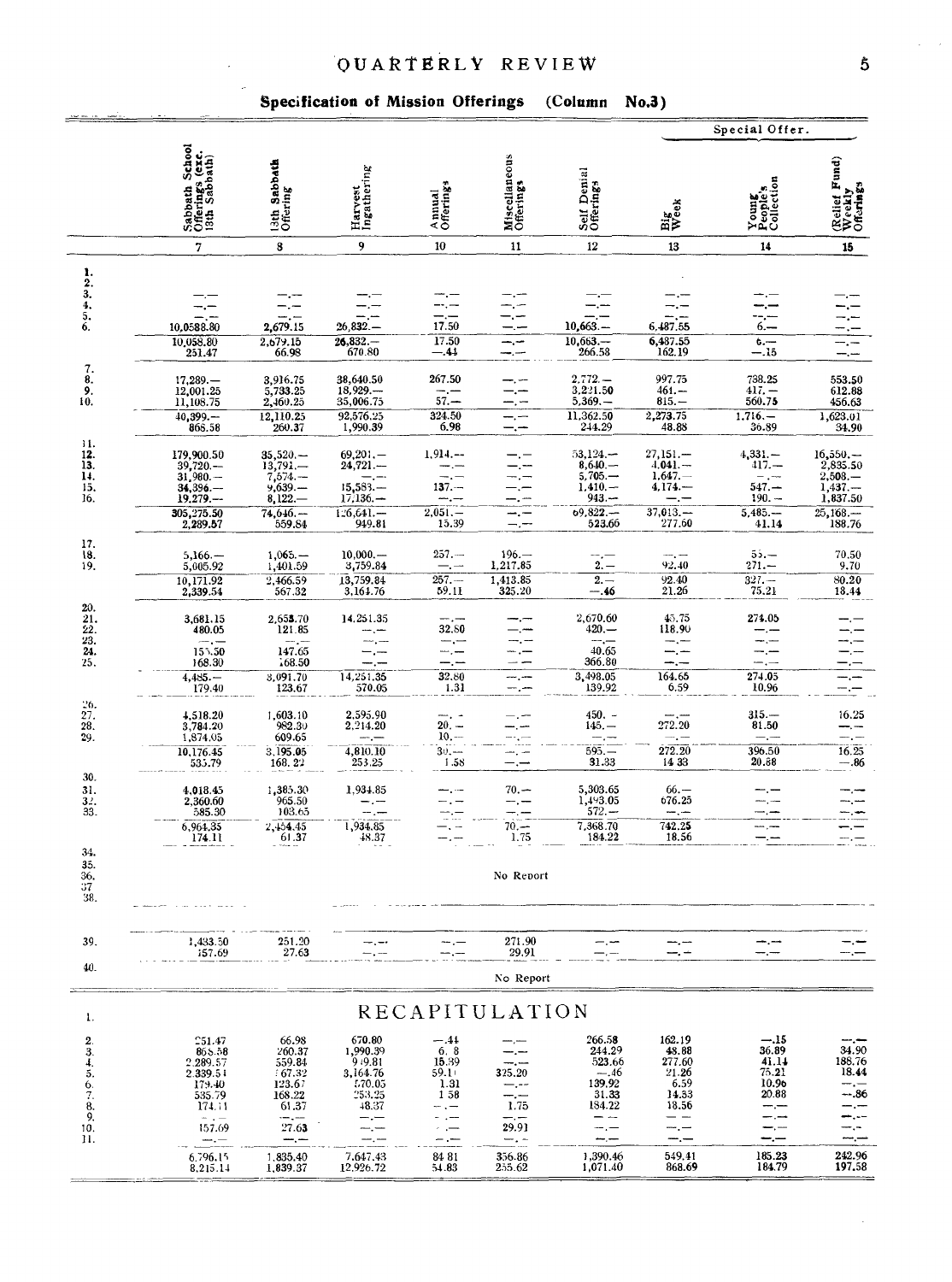# The Situation in Rumania

### By A. V. OLSON

In the month of September of this year, the newspapers in many contries announced that a decree had been promulgated by the authorities in Rumania dissolving the Baptist and the Seventhday Adventist church organizations, and confiscating all their denominational properties. In justice to the present Rumanian government, we consider it our duty to make a statement regarding this matter through the columns of this paper.

It is true that on September 9 the minister of cults, yielding to heavy pressure from certain elements, did issue such a decree. It was published in the newspapers throughout the country, and announced over the radio. It was to go into effect immediately. As there had been no sign or indication of any kind that trouble was brewing, the publication of this drastic decree came to our people and to our Baptist friends as a bolt of thunder out of a clear sky. It threatened them with immediate destruction.

The leaders of the Baptist church in Rumania came to our union office in Bucharest to confer with the leaders of our work. Together they cried unto God for help and deliverance, and together they laid plans for carrying their protests and petitions to the government. When they arrived at the ministry of cults, they were told that the minister was away and could not be reached. Being unable to reach the man who had issued the decree, they sought interviews with other cabinet members and government officials. These men received them kindly and listened with due respect and consideration to their statements and requests. Through proper channels the situation was also brought to the attention of the head of the government.

While these negotiations were going on, the provisions of the decree were being carried out in numerous places. Chapels were taken over by local authorities. Seats and other furniture were carried away to be used for other purposes. Sunday morning, September 15, the president of our beautiful training school at Brasov was notified that the officials would arrive during the afternoon to take over the institution.

Friday evening, September 13, the Baptist and Adventist leaders were invited by the minister of cults to meet him at the ministry. Instead of informing them, as they had hoped, of a modification in the decree, he tried to convince them that they must return to the old established state churches from which they had come. Our brethren tried to reason with him, but he was adamant.

By this time all fear had left our men In their hearts there was a comforting assurance that God would bring deliverance. Most of our churches were still in our possession, and Sabbath morning our people met together as usual. Unitedly they sent up their earnest petitions to the throne of God, and committed their case into the hands of Him who still ruleth in the affairs of men.

Sunday morning the newspapers announced that certain changes had been made in the government. When our men looked down through the list of ministers, they discovered that the former minister of cults had been removed, and his office given to another. That same morning the new minister made it known over the radio that the decree dissolving the Baptist and Adventist churches had been suspended, and that the order to confiscate their properties had been annulled. At the same time orders were given that any property that had already been taken from these churches must be restored without delay. The people were admonished not to persecute the members of the churches in question, but to treat them kindly and well. Promptly the chapels that had been closed were opened, and the furniture that had been carried away was brought back. The officials who were to take over the school that very day never came.

By thus setting aside the decree which smacked of the dark ages and which was intended to annihilate the work of both Baptists and Seventhday Adventists, General Antonescu and the present members of his cabinet have demonstrated that it is their desire and purpose that the members of the above-mentioned churches shall retain their right to exist.

It was my happy privilege to spend the month of October in Rumania, where I visited our union headquarters, the publishing house, the school and a number of churches. Everywhere I found our dear people happy and courageous in the Lord. All were praising God for His good hand that had been over them. They also spoke of their gratitude to the government for the liberty which has been granted them. Despite the difficulties of the times in which we live, the cause of God is making good progress in Rumania.

#### MINIM

#### **It is remarkable ...**

In all the conflicts which the Devil brings about to afflict the world, his main object is to defeat God's purpose, hinder His work, and destroy His people. This appears to be his plan now more than ever. "And the dragon was wroth with the woman, and went to make war with the remnant of her seed, which keep the commandments of God, and have the testimony of Jesus Christ." Rev. 12:17.

In many parts of our Division, God's people have certainly had their share of trials and hardships of late. They have had to feel the blows of the archenemy of humanity. Many have had to flee from their homes, and have not returned to them as yet. Some have lost all their earthly possessions. Other difficulties and restrictions in the way of our brethren and sisters might be mentioned,

The present situation necessarily affects also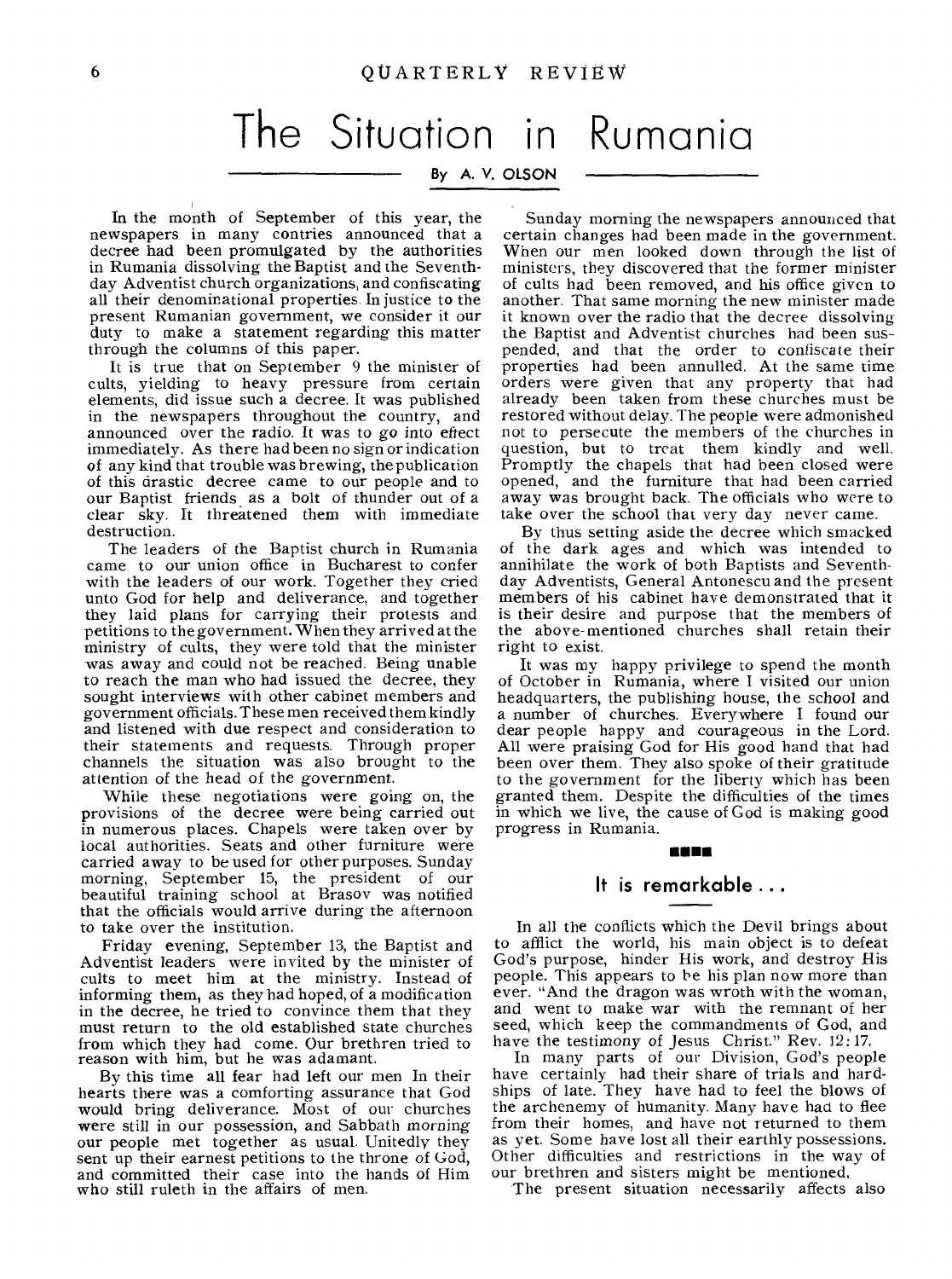the Sabbath schools. It has been impossible in certain sections to furnish supplies such as lesson and mission quarterlies, without mentioning other helps for teachers. No doubt that for a time certain schools have not been able to meet. Some fields are unable to send us their reports. However, in spite of all these handicaps, it is remarkable how well the Sabbath school is weathering the storm.

The report of the first two quarters of this year were excellent, and the same can be said of the third quarter's report, even though it was not altogether complete. The membership has decreased somewhat because a considerable number of members in a certain section were transferred to another Division before the end of the second quarter. But the Sabbath school offerings for the first nine months of this year, in spite of the fact that some reports and funds have not been received, are but slightly under those for the same period of 1939.

Total S. S. offerings, nine months 1940.... \$ 27,597.64 Total S. S. offerings, nine months 1939.... \$ 28,145.52

 $Loss \ldots$   $\overline{\phantom{0}8}$  547 88

We must expect some further decrease during the fourth quarter, and perhaps for some time in the future. It is remarkable, however, the way the Sabbath school is not only holding its own, but going ahead from victory to victory. We may confidently apply to it the following promise:"No weapon that is formed against thee shall prosper." isa. 54. 17.

R. GERBER.

## **Colporteurs on the Field of Battle**

#### *(Continued tram page 2)*

him before court for his false accusations. A number of the people present at trial, among whom were lawyers and judges, gave their subscriptions for our paper right there in the court building.

In another case, a number of people appeared against our colporteur. These too had been prevailed upon to accuse him falsely. The priest had also influenced the judge, nd our brother was condemned. The outlook was quite dark. But God surely gave wisdom to the lawyer who was defending the case. Little by little he succeeded to bring contradiction between the false witnesses, and soon they were in utter confusion. The judge himself saw through the situation, and had to set our brother free. Before this was done, however, there was a wonderful opportunity for our brother to explain publicly all about our work and to tell of the good our people are doing in all the world. After the trial, two of the witnesses who had so bitterly accused our brother, came to him to ask his pardon, and to order a Bible.

We have had similar experiences in other places showing how the hand of the Lord is outstretched to turn the enemy's wrath to victory.

Just lately we again saw the hand that intervenes. We were facing a very perplexing problem in connection with our French literature. In one field, there were no books left, and the colporteurs had to stand idle. In three other fields the stock of books was running low. Our French publishing house had its shelves full of great stacks of literature of all kinds, but owing to war conditions, it had become impossible to send them out. We had earnestly prayed about it, but the way remained closed. Weeks ran into months, and still there was no sign of any opening. We had to resort to the expensive solution of printing one book and a number of papers in one of the fields. But where would we find money to reprint other books to keep our colporteurs at work?

The publishing house, in a very unexpected and providential manner, just as the situation was becoming most critical, was able to provide the fields with stocks of books large enough to keep the colporteurs busy for many months to come. This providential intervention also provided the publishing house with much needed funds, enabling it to carry on with the work and to pay its staff of workers.

Reports from the different parts of the Division are, on the whole, very encouraging. Some fields have had serious setbacks in colporteur sales as a result of war, or unsettled conditions due to war. Today, however, the work is being reorganized, and is moving forward again in most fields. In spite of the fact that many colporteurs have been, and still are being drafted for military service, several unions show gains for the first nine months of this year. Surely "the Lord is good and greatly to be praised."

There is no sign of armistice on the battlefield of the Lord. Our noble host of canvassers are pressing on to the very gates of the enemy, destroying fortresses of sin, error, doubt and opposition, bringing up the broken-hearted, encouraging the weak, delivering the captives, bringing the light of hope and peace into many souls which long for the better world.

F. Charpiot.

#### CONTENTS

| Afflictions 1                                                    |  |  |  |  |
|------------------------------------------------------------------|--|--|--|--|
| Colporteurs on the Field of Battle 2                             |  |  |  |  |
| Statistical Report 3                                             |  |  |  |  |
| Financial Report 4,5                                             |  |  |  |  |
| The Situation in Rumania $\ldots$ , , , , , , 6                  |  |  |  |  |
| It is remarkable $\ldots$ 6                                      |  |  |  |  |
| Interesting Items $\ldots$ $\ldots$ $\ldots$ $\ldots$ $\ldots$ 8 |  |  |  |  |
|                                                                  |  |  |  |  |

#### SOUTHERN EUROPEAN

#### QUARTERLY REVIEW

*Organ of the Southern European Division of Seventh-day Adventists published every* quarter

#### *Subscription prices:*

| France $\ldots$ 4 frs<br>Other countries $\ldots$ $\ldots$ $\ldots$ $\ldots$ $\ldots$ 6 frs |  |  |  |                                 |  |  |  |  |                    |
|---------------------------------------------------------------------------------------------|--|--|--|---------------------------------|--|--|--|--|--------------------|
| Address of Editor (to whom all manuscripts should be sent)                                  |  |  |  | Höheweg 17, Berne, Switzerland. |  |  |  |  |                    |
|                                                                                             |  |  |  |                                 |  |  |  |  | W. R. Beach Editor |